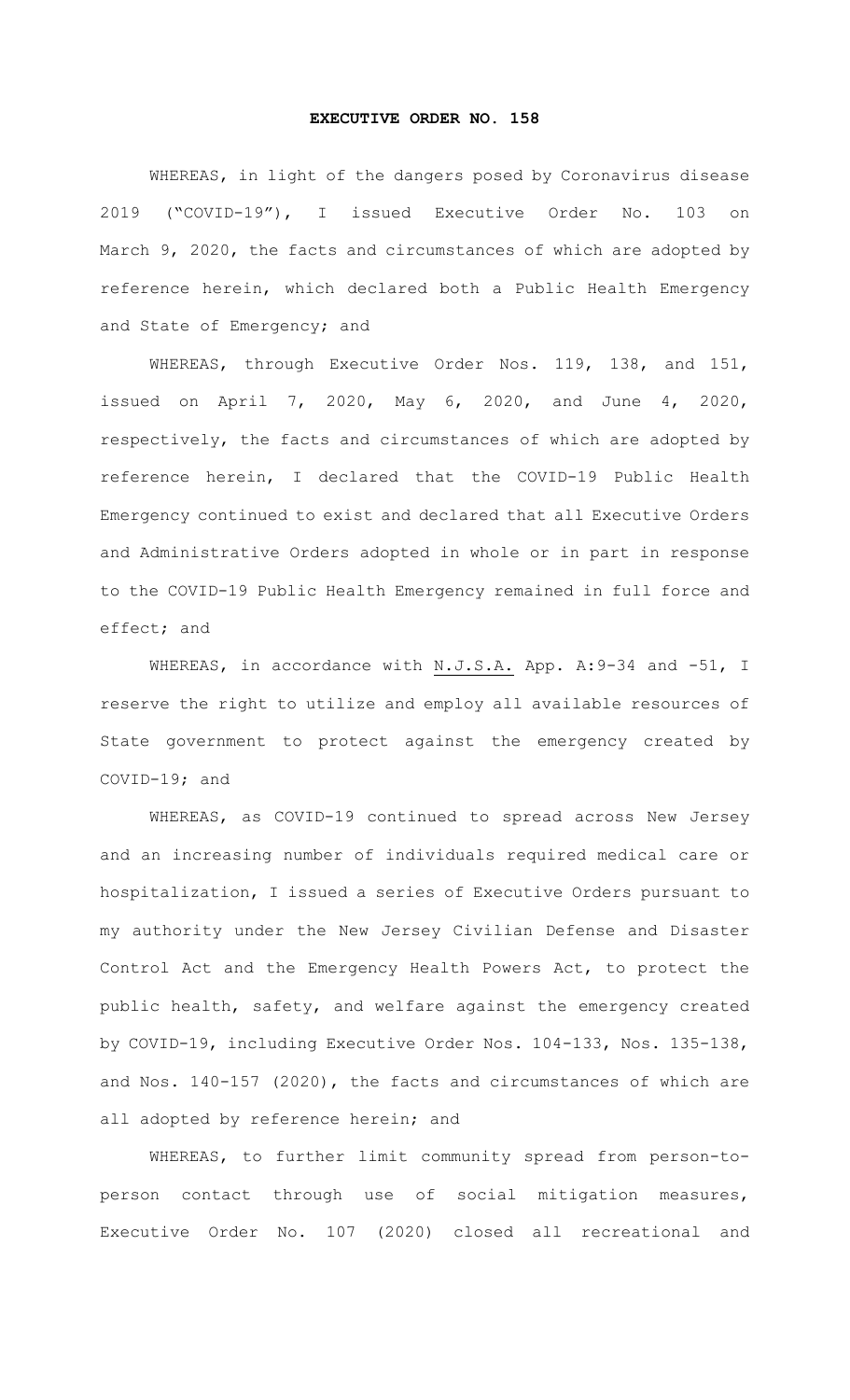entertainment businesses, and limited all restaurants, dining establishments, and food courts, with or without a liquor license, all bars, and all other holders of a liquor license with retail consumption privileges, to offering food delivery and/or take-out services only; and

WHEREAS, given the decrease in the rate of reported new cases of COVID-19 in New Jersey, including a reduction in the total number of individuals being admitted to hospitals for COVID-19, the State began to take steps to lift certain restrictions that were designed to limit person-to-person contact; and

WHEREAS, even as the rate of reported new cases of COVID-19 decreases, the ongoing risks presented by COVID-19 mean that many of the State's current measures must remain in place, both to reduce additional new infections and to save lives; and

WHEREAS, after consultation with officials from the Department of Health ("DOH"), I announced a multi-stage New Jersey's Road Back Plan ("Plan") for the methodical and strategic reopening of businesses and activities based on scientific data and metrics concerning the level of disease transmission risk and essential classification; and

WHEREAS, this Plan and the subsequent steps the State has taken to allow various industries to reopen their brick-and-mortar premises to the public all reflect the recognition by public health experts that indoor environments present significantly increased risks of transmission as compared to outdoor environments, meaning that the State has been more willing to allow businesses to reopen outdoor areas to the public, and meaning that the State has also imposed stricter social distancing limits on indoor premises when businesses are permitted to reopen them to the public; and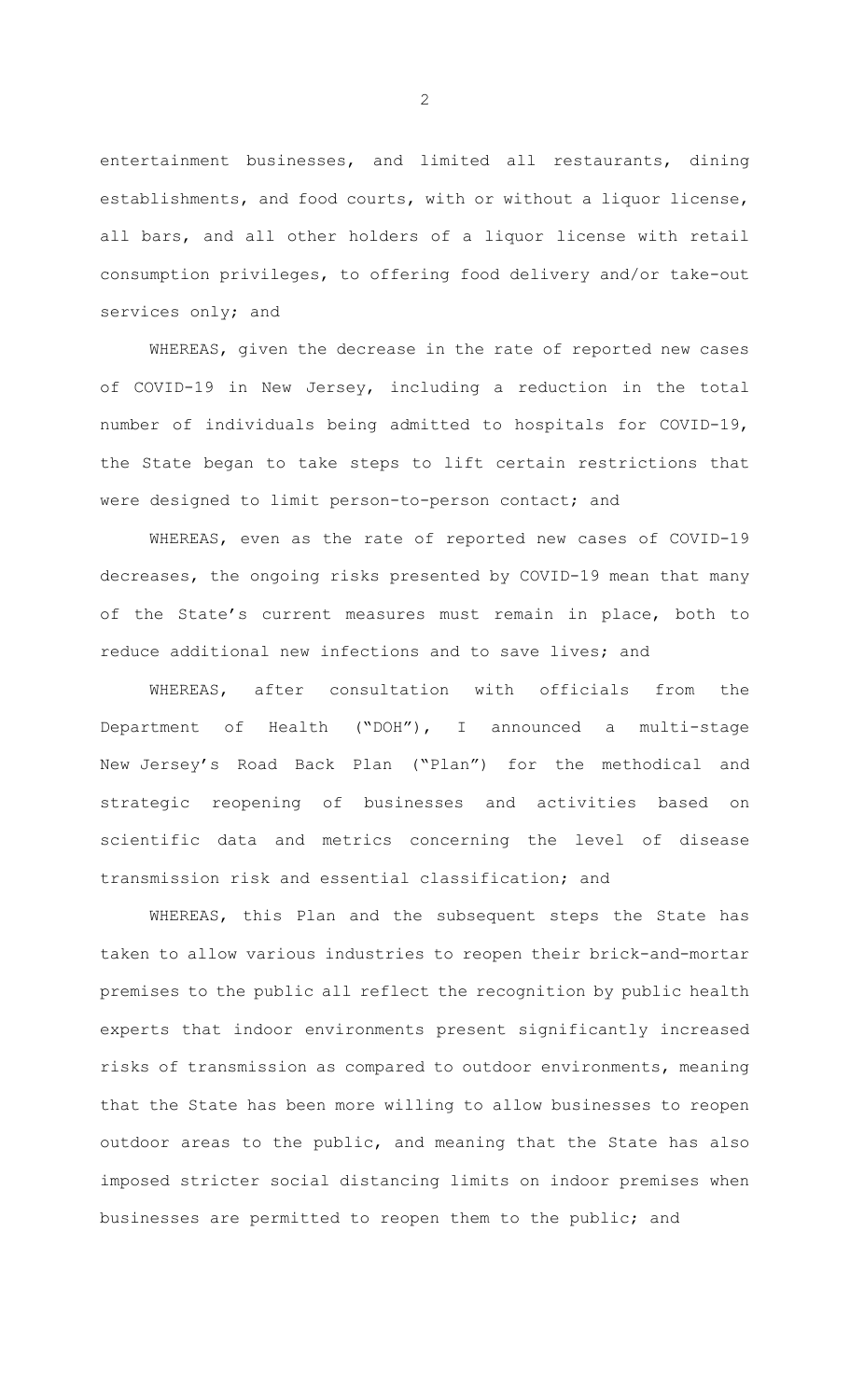WHEREAS, consistent with this Plan, I issued Executive Order No. 150 (2020), which permitted restaurants, bars, and other food or beverage establishments to provide in-person dining outdoors, again with social distancing requirements, but did not allow for food or beverage consumption at indoor premises; and

WHEREAS, even as the State began to permit businesses to reopen additional indoor premises to the public, the State required all individuals to wear masks inside those premises, because masks have been demonstrated to significantly reduce the risk of COVID-19 transmission from person-to-person contact, and therefore are particularly necessary in high-risk indoor environments; and

WHEREAS, as the State has consistently recognized, indoor activities that cannot be done with a face covering on, such as eating or drinking indoors, thus pose a particularly high risk of transmission; and

WHEREAS, while personal care services that require the removal of a face covering can resume on Thursday, July 2, 2020, those services only involve the client interacting with one other person for a discrete period of time in a controlled environment, where the person performing the services is required to wear heavily protective equipment such as a face shield; and

WHEREAS, because of the enormous progress we have made in our fight against the COVID-19 pandemic in New Jersey, on Monday, June 22, 2020, I announced that indoor dining would be able to resume under strict limits as of Thursday, July 2, 2020, and that decision was formalized in Executive Order No. 157 (2020); and

WHEREAS, I have routinely made these announcements one to two weeks in advance of their effective dates in order to give businesses adequate time to prepare, but I have always stated that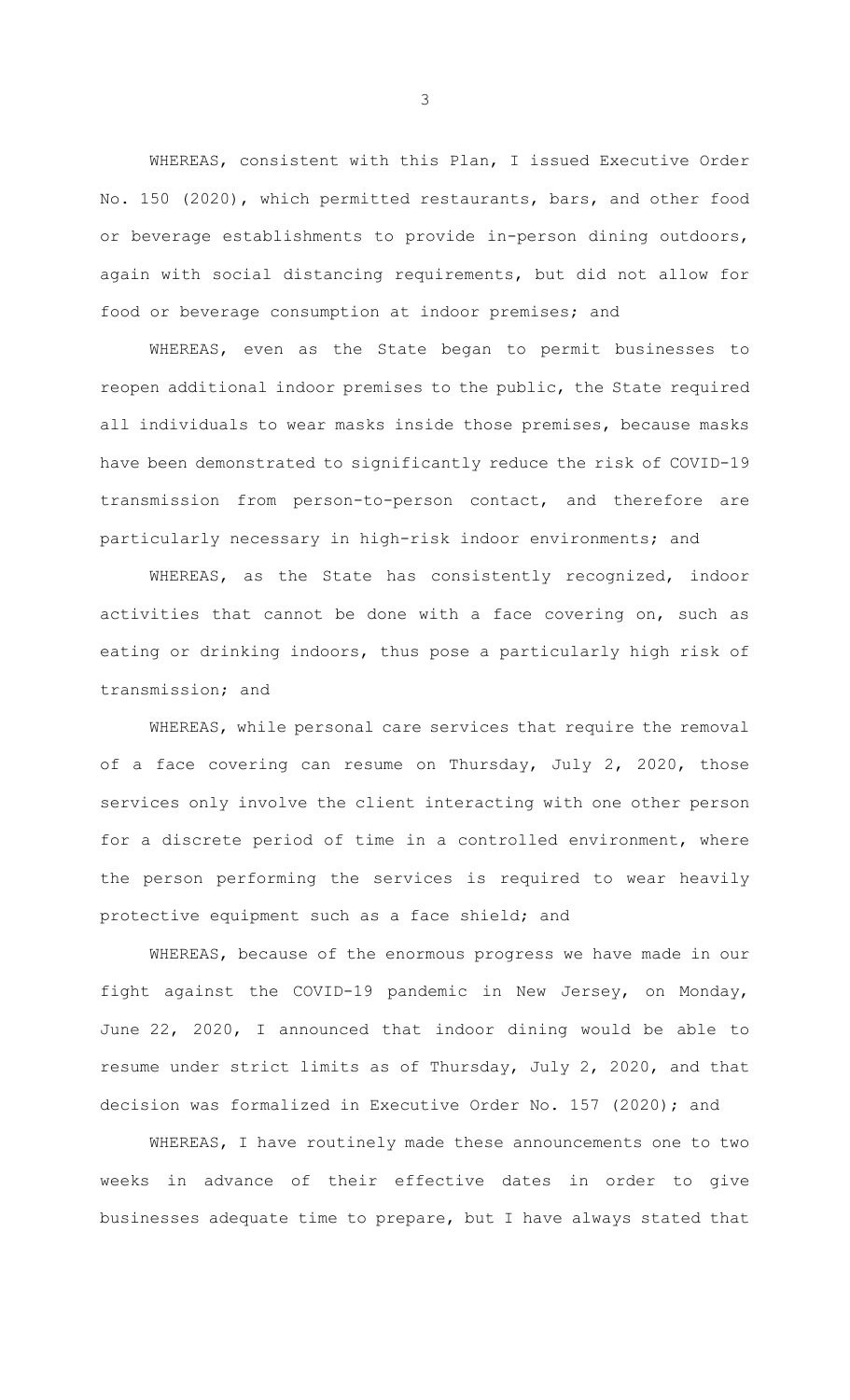the implementation is subject to modifications based on the data, the facts that we are observing in real-time, and the ongoing input of the Commissioner of DOH; and

WHEREAS, in the seven days since June 22, 2020, we have seen alarming spikes in COVID-19 cases across the nation, particularly in states that reopened at a faster rate, and that did not follow the same gradual and methodical reopening plan as New Jersey; and

WHEREAS, the Governors and/or Health Commissioners in a number of the states that have been hardest hit by the spikes in COVID-19 cases, including Florida and Texas, have attributed the rise in cases to activities in indoor food and beverage establishments, and a number of independent public health experts have reached the same conclusion; and

WHEREAS, because the State has previously recognized the benefits of addressing the spread of COVID-19 on a regional basis, it is also notable that both the Governor of New York and the Mayor of New York City have indicated that they may pause the resumption of indoor dining based on what they have seen in other states; and

WHEREAS, given these spikes in COVID-19 cases that have been attributed to indoor food and beverage establishments, and given the well-established risks that such establishments present given the lack of mask usage indoors, it is necessary to temporarily pause the resumption of indoor dining in New Jersey, while we continue to learn more about what has prompted the spikes in other states and examine whether there are additional protocols that could be instituted to reduce the risks associated with indoor dining; and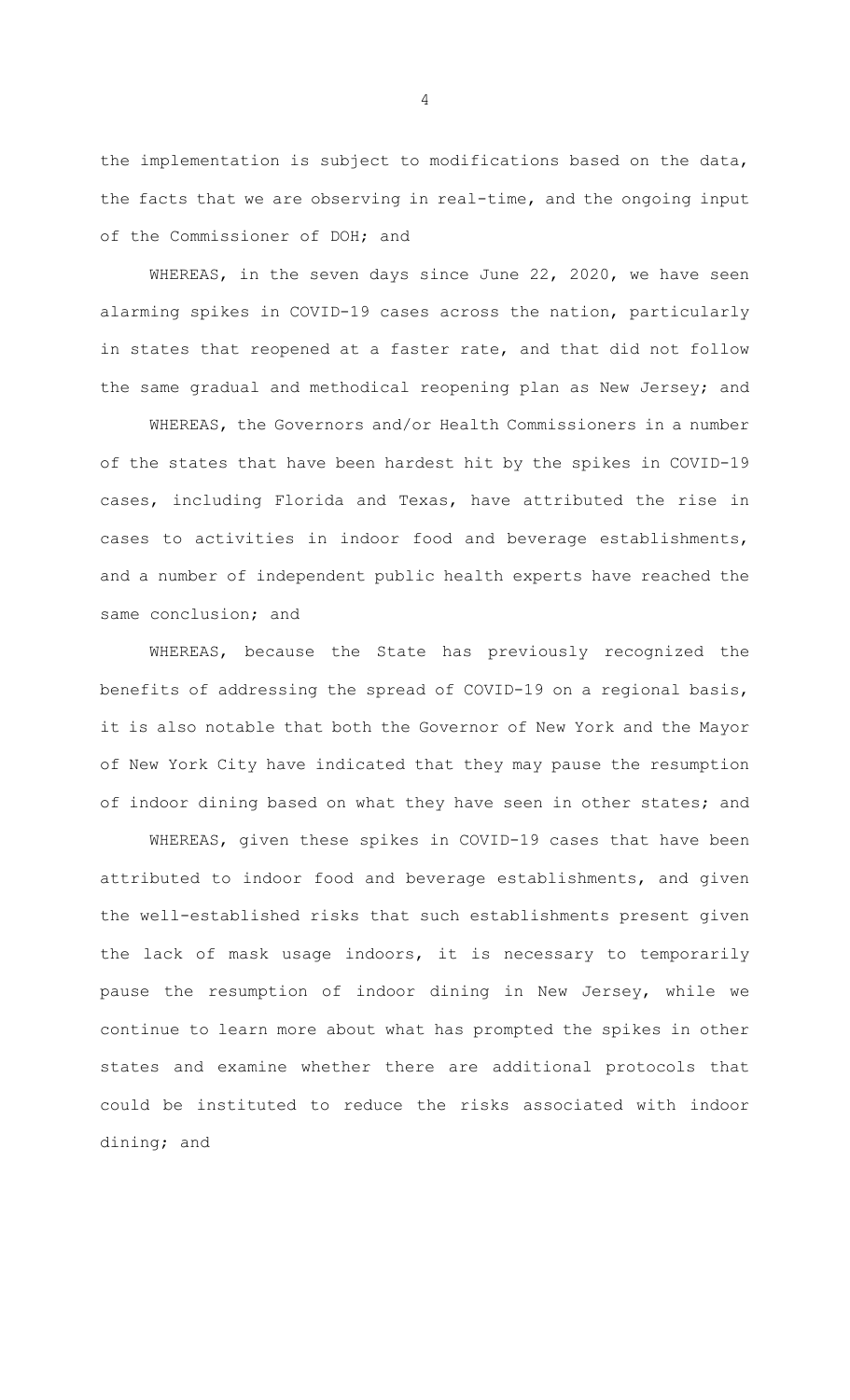WHEREAS, this means that the consumption of food or beverages will not be allowed in the indoor premises of any business open to the public, including casinos; and

WHEREAS, smoking on the premises of any indoor business that is now permitted to reopen to the public, even while permitted in the indoor areas of casinos under State law, cannot be allowed to take place at this time because it would entail individuals removing their masks indoors; and

WHEREAS, other indoor recreational and entertainment businesses that are scheduled to reopen on Thursday, July 2, 2020, can still reopen because face coverings will be required for all individuals on the premises except for children under two years of age and except where doing so would inhibit an individual's health; and

WHEREAS, the Constitution and statutes of the State of New Jersey, particularly the provisions of N.J.S.A. 26:13-1 et seq., N.J.S.A. App. A: 9-33 et seq., N.J.S.A. 38A:3-6.1, and N.J.S.A. 38A:2-4 and all amendments and supplements thereto, confer upon the Governor of the State of New Jersey certain emergency powers, which I have invoked;

NOW, THEREFORE, I, PHILIP D. MURPHY, Governor of the State of New Jersey, by virtue of the authority vested in me by the Constitution and by the Statutes of this State, do hereby ORDER and DIRECT:

1. Paragraph 5 of Executive Order No. 157 (2020), which allowed "food or beverage establishments" to offer in-person service at indoor areas effective at 6:00 a.m. on Thursday, July 2, 2020, is hereby rescinded.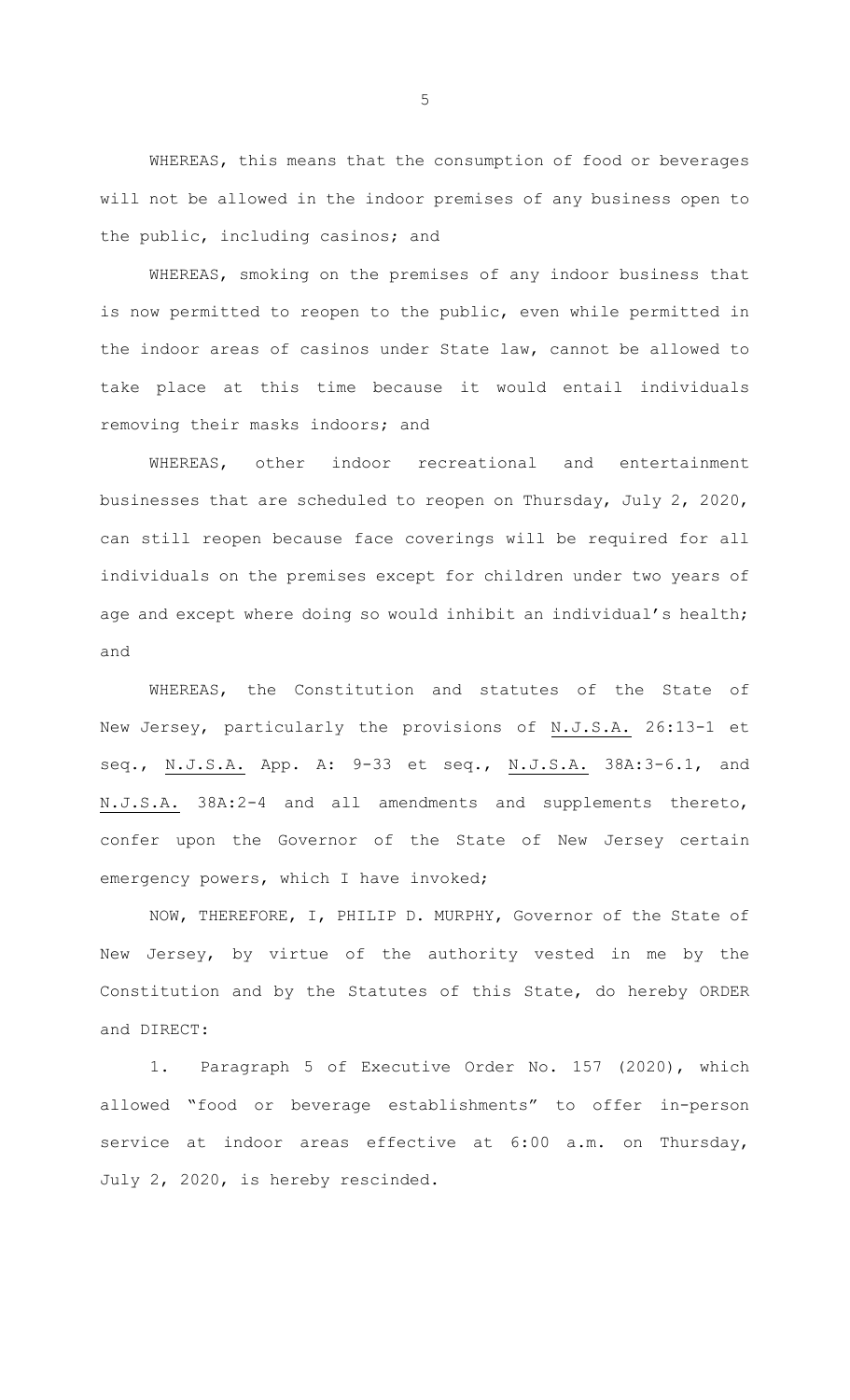2. Any retail, recreational, and entertainment business that is authorized to open its indoor premises to the public may only do so where it prohibits the consumption of food or beverages and smoking in those indoor premises.

3. Smoking in the indoor areas of any retail, recreational, and/or entertainment business, including casinos, is prohibited, even when otherwise permitted by State law.

4. Any individual who consumes food or beverages or engages in smoking in the indoor premises of any retail, recreational, or entertainment business that are open to the public is in violation of this Order. Nothing in this Order shall prevent a person from engaging in conduct necessary for their health or safety, such as a person briefly removing their mask to drink water. Nothing in this Order shall prevent a business's employee from consuming food or beverages in any area of the business that is not open to the public, such as an employee break room.

5. Paragraph 4(f) of Executive Order No. 157 (2020) is hereby rescinded, and the prohibition on smoking in any outdoor areas designated for the consumption of food and/or beverages shall continue beyond 6:00 a.m. on Thursday, July 2, 2020. This required prohibition shall automatically sunset once in-person service is allowed at indoor areas of food or beverage establishments.

6. The State Director of Emergency Management, who is the Superintendent of State Police, shall have the discretion to make additions, amendments, clarifications, exceptions, and exclusions to the terms of this Order.

7. It shall be the duty of every person or entity in this State or doing business in this State and of the members of the governing body and every official, employee, or agent of every